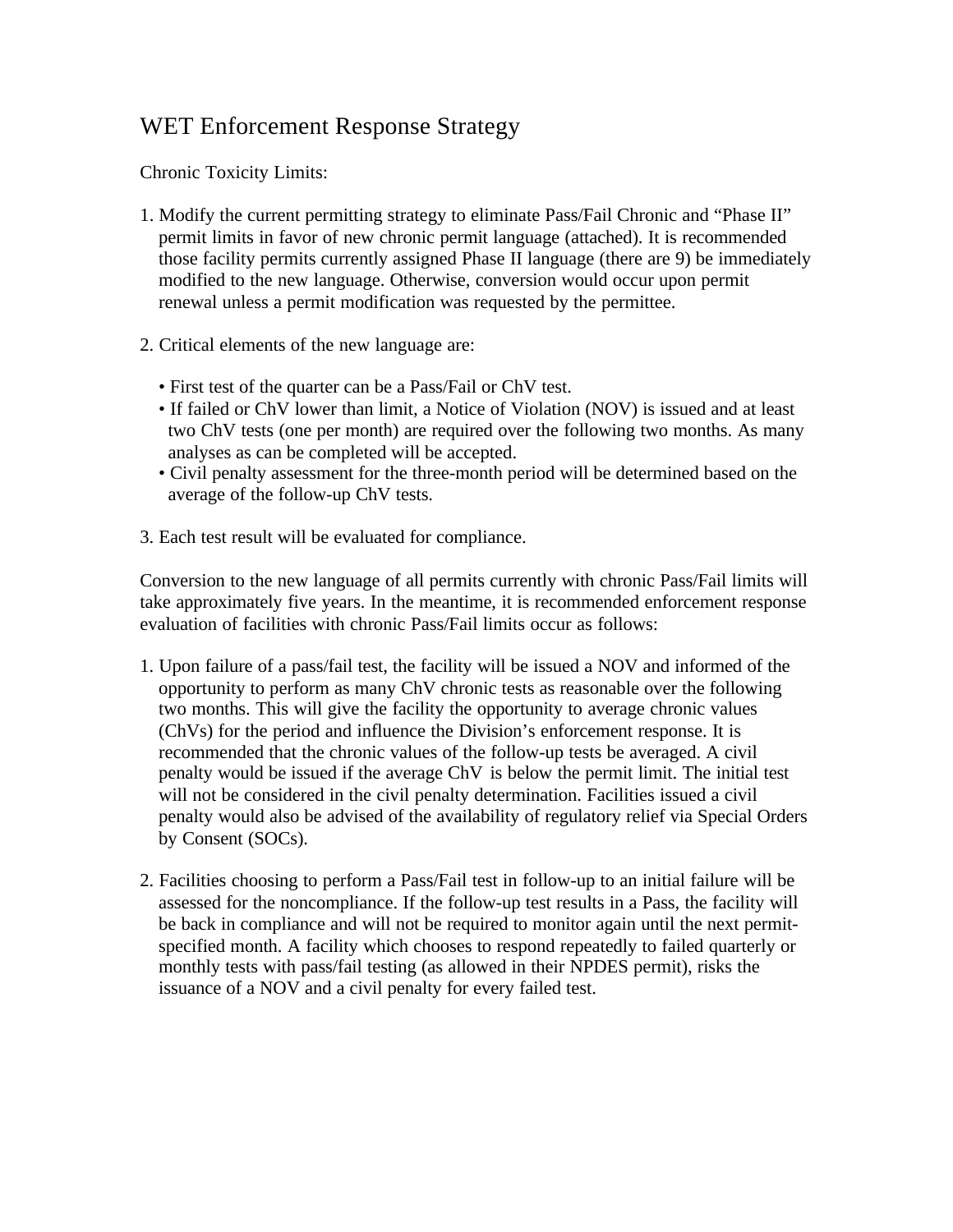## Comments:

• There will be a significant number of permits with chronic pass/fail limits for some time. The above strategy gives those facilities the opportunity to influence the Division's enforcement response over a three-month period. Additional testing will serve to restrict the time period any potential environmental harm that may have occurred due to the initial test failure as well as characterize the severity of any recurring toxicity. If the facility chooses not to conduct the additional ChV tests, it will be assessed a civil penalty.

• The strategy achieves the Division's initial WET enforcement strategy goal of being more aggressive with civil penalties than the current policy.

• The strategy will be more in line with EPA's recommendations in that it encourages a monitoring regime under which there would be no assessment of single failures to meet limits for chronic toxicity in the absence of environmental harm.

• The strategy addresses the regulated community's concerns with transient chronic toxicity events.

• The complexity of the program will decrease as permits are renewed with the new permit language.

• The strategy retains the option for facilities routinely in compliance to perform pass/fail testing and retain the economic benefit of that strategy.

Acute Toxicity Limits:

1. Evaluate compliance for each test.

2. Send an NOV for each limit violation.

3. Assess a civil penalty for any two consecutive violations.

## Comments:

• The area of the receiving stream affected by an acute noncompliance is restricted to the immediate area of the discharge; therefore, a smaller assessment amount is warranted.

• Observed instream effects may warrant higher penalties.

General Comments:

• Assessment amounts will be determined by the Division.